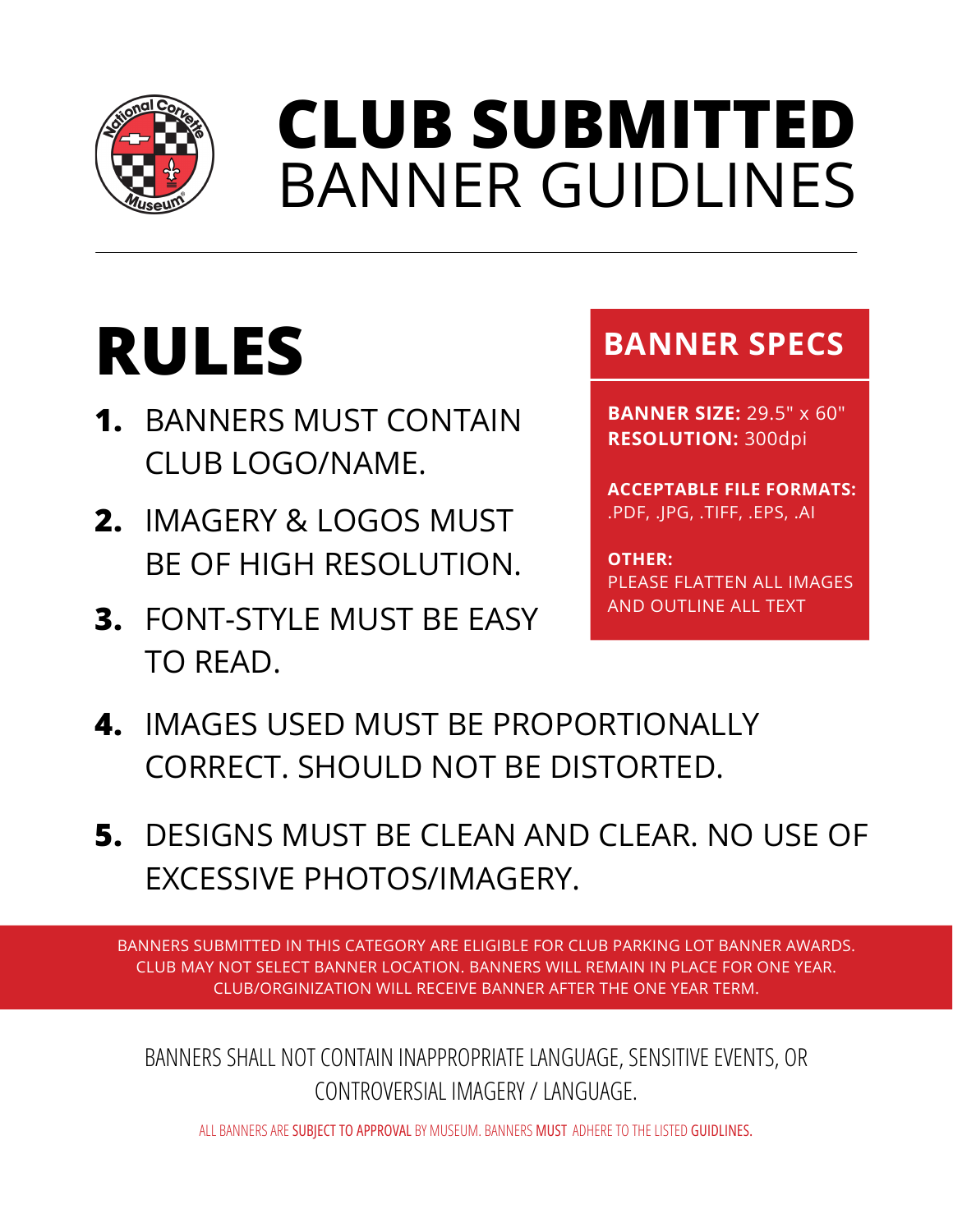

## **CLUB SPONSORED** BANNER GUIDLINES

# **INCLUDED**

- **1.** CLUB/ORGANIZATION NAME LISTED AT THE BOTTOM.
- **2.** CITY / STATE LISTED BELOW CLUB / ORGANIZATION NAME.
- **3.** FEATURED WITH NCM, MSP, NCMI THEMED ARTWORK. CLUB MAY NOT SELECT WHICH THEMED ARTWORK THEIR NAME IS ALONGSIDE.

**MUSEUM BANNER ART HERE**

CLUB/ORG NAME LISTED IN THIS SPACE CITY & STATE LISTED HERE

BANNERS SUBMITTED IN THIS CATEGORY ARE **NOT** ELIGIBLE FOR CLUB PARKING LOT BANNER AWARDS. CLUB MAY NOT SELECT BANNER LOCATION. BANNERS WILL REMAIN IN PLACE FOR ONE YEAR. CLUB/ORGINIZATION WILL RECEIVE BANNER AFTER THE ONE YEAR TERM.